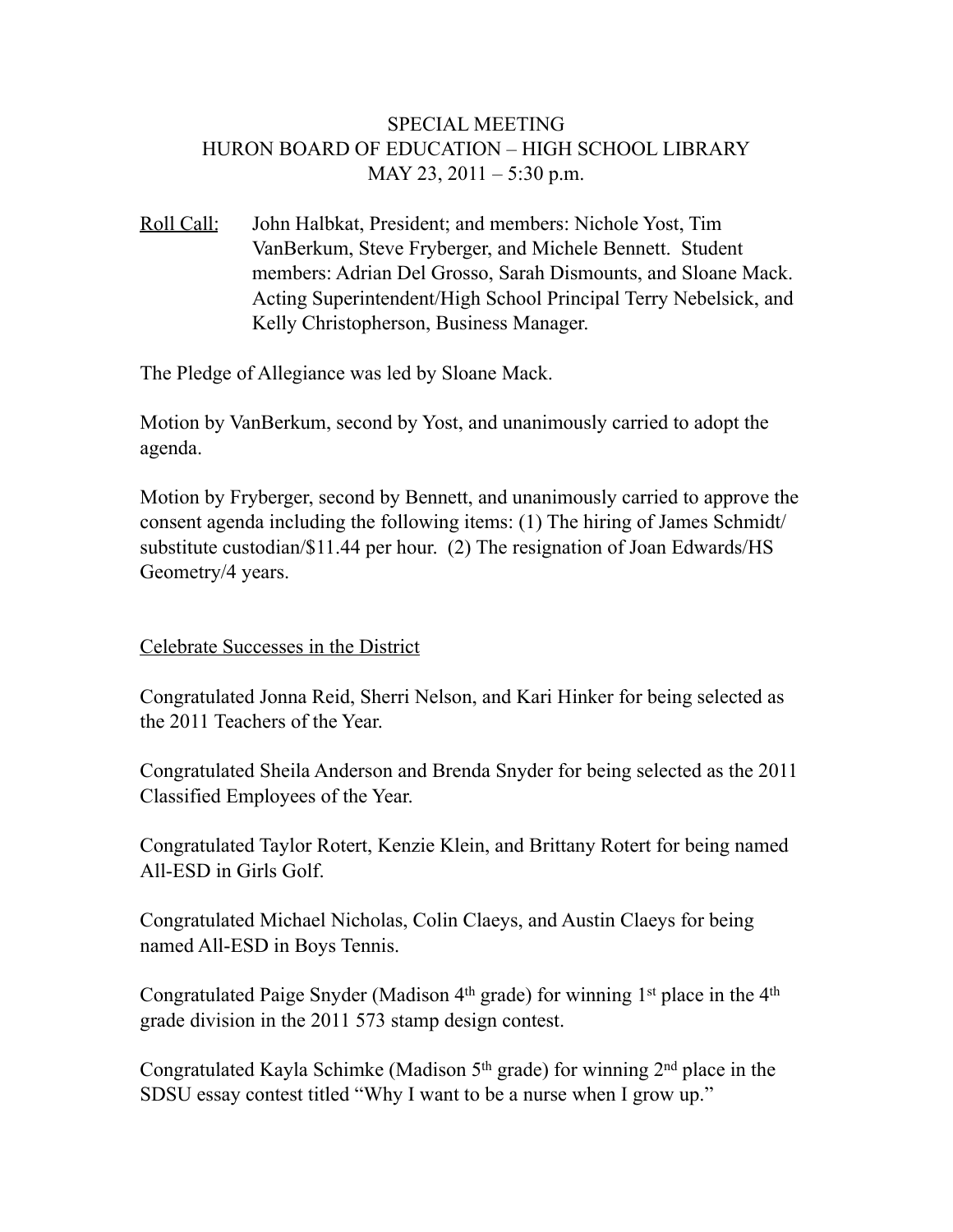Congratulated Rodney Mittelstedt and Erica Boomsma and baby Nicholas Mittelstedt for winning the HRMC's Cutest Baby Contest and, Charles and Lindsey Brewer and baby Charleigh who was named first runner up in the contest.

Congratulated the Huron All Stars for qualifying for the Pacesetter Great Four State Championship to be played at the Target Center in Minneapolis on August 14.

Congratulated the Huron 14s Junior Olympic volleyball team for placing 2nd in the Marshall, Minnesota tournament.

Thanked our school secretaries for their help recently with the dental bus.

### Reports

Presentation – Kelly Cronin and Natasha Hernandez (oral interp students) performed their duet for the school board.

Presentation on SIOP – Sherri Nelson and Lisa Kissner presented a report on Sheltered Instruction Observation Protocol.

Superintendent's Report – Terry Nebelsick, Acting Superintendent, gave a report on the high school principal interview process and gave a reconfiguration update.

Dates to Remember – May 23-24 is State Girls AA golf. May 27-28 is State AA track. May 30 is Memorial Day. May 31-July 29 is the summer nutrition program. June 21-22 is the Community Wellness Summit. July 19 is the school surplus property auction. July 27-28 is the marching band camp.

# Community Input

None.

# Old Business

Motion by Yost, second by Bennett, and unanimously carried to ratify the 2011-2012 Classified Employee Negotiations.